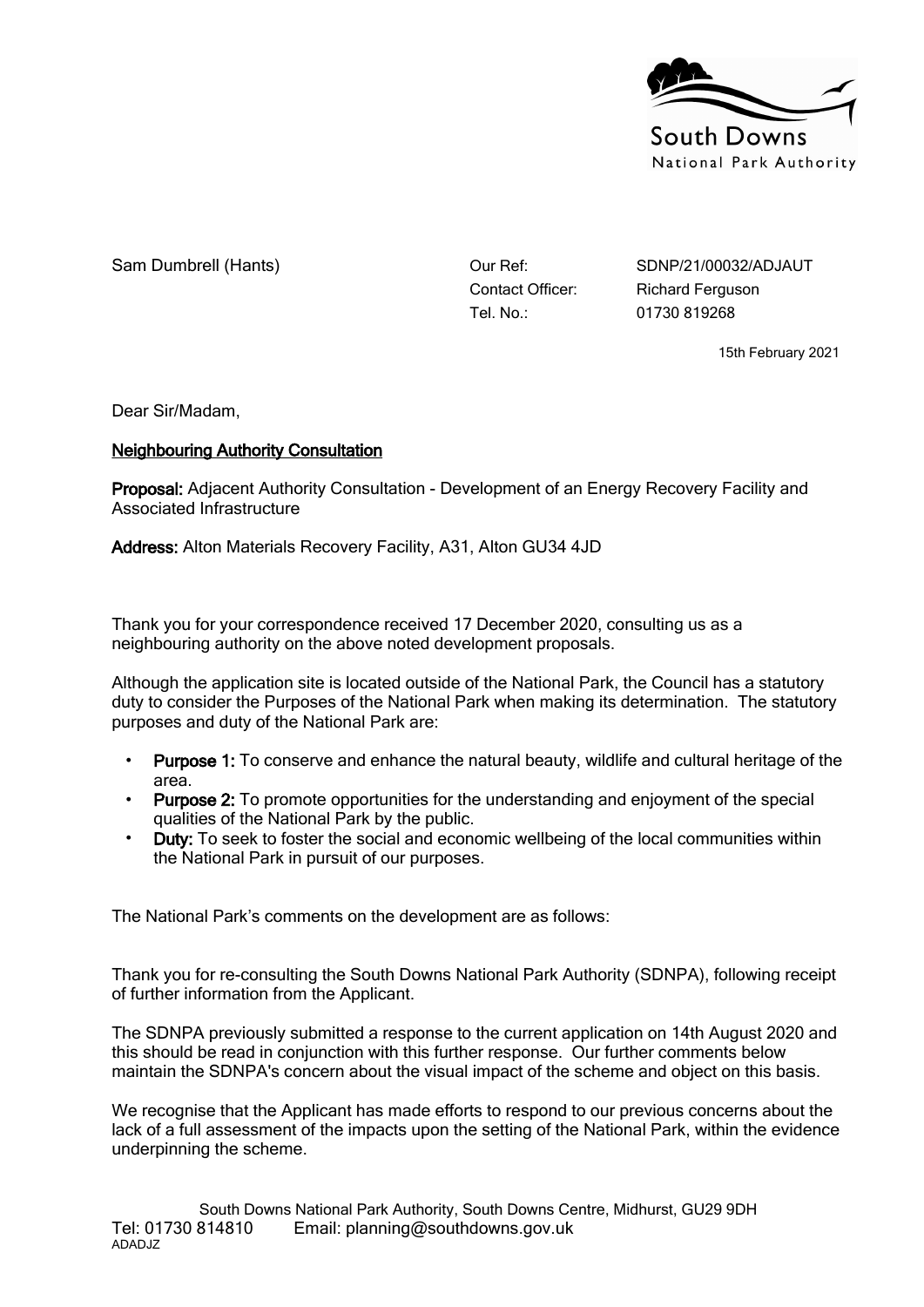The further information submitted now recognises the need to consider National Park purposes, a statutory duty upon public bodies in decision making, and has attempted to assess the scheme in this context.

The SDNPA has assessed this information. Whilst we do not wholly support the conclusions that the Scheme's visual impact from public vantage points within the National Park isn't harmful, it is reasonably comprehensive. To this extent, it does address our previous specific concerns about the lack of assessment of views, which should be taken into consideration in the planning balance.

## Main issues

1) The impact upon the setting of the National Park in regard to visual harm caused to outward views across the Wey Valley towards the site.

The photographic evidence submitted, along with photomontages, demonstrate that widespread views of the scheme from within the National Park would be limited. In this regard, there is unlikely to be a widespread significant visual impact upon the National Park's setting.

However, visual harm would occur in a number of specific and sensitive views from within the National Park where the site and the surrounding landscape of the National Park and Wey Valley can be appreciated, such as in viewpoint 6 near Wyck in the submitted evidence. In such views, the scheme would be seen as a large incongruous feature within a landscape which visually contributes to the setting of the National Park. Indeed, the submitted photomontages emphasise this impact. It is the apparent visual impact in these particular views, where the scheme would be most visible from, that the SDNPA wishes to raise concern.

The proposed green wall on the building is a positive design feature. It is, however, unlikely to satisfactorily mitigate the visual harm given the scale and form of the building. In addition to the 80m high chimney, which would break the skyline in certain views, viewers' eyes would be drawn to the building to the detriment of the wider landscape character and setting of the National Park.

2) Impact from external lighting upon dark night skies.

Please see the SDNPA's previous comments. The effect upon perceptual qualities such tranquillity and dark night skies are important special qualities of the National Park to conserve and enhance. The illumination of the site is still likely to cause harm to the setting of the National Park in these regards.

## Suggested conditions

If Planning Permission is granted, we recommend that conditions address the following design details in order to reduce impacts upon the National Park.

1. Species used in the green wall should be similar to surrounding landscape vegetation in colour/tone.

2. Colour/finish of materials of the building and chimney stack should seek to minimise its visual prominence.

3. The lighting scheme should take into account the International Dark Skies Reserve status of the National Park. It should be proportionate to the operational requirements of the site and not introduce an excessive amount of illumination. All lighting should be designed to minimise upward light spill.

Yours faithfully